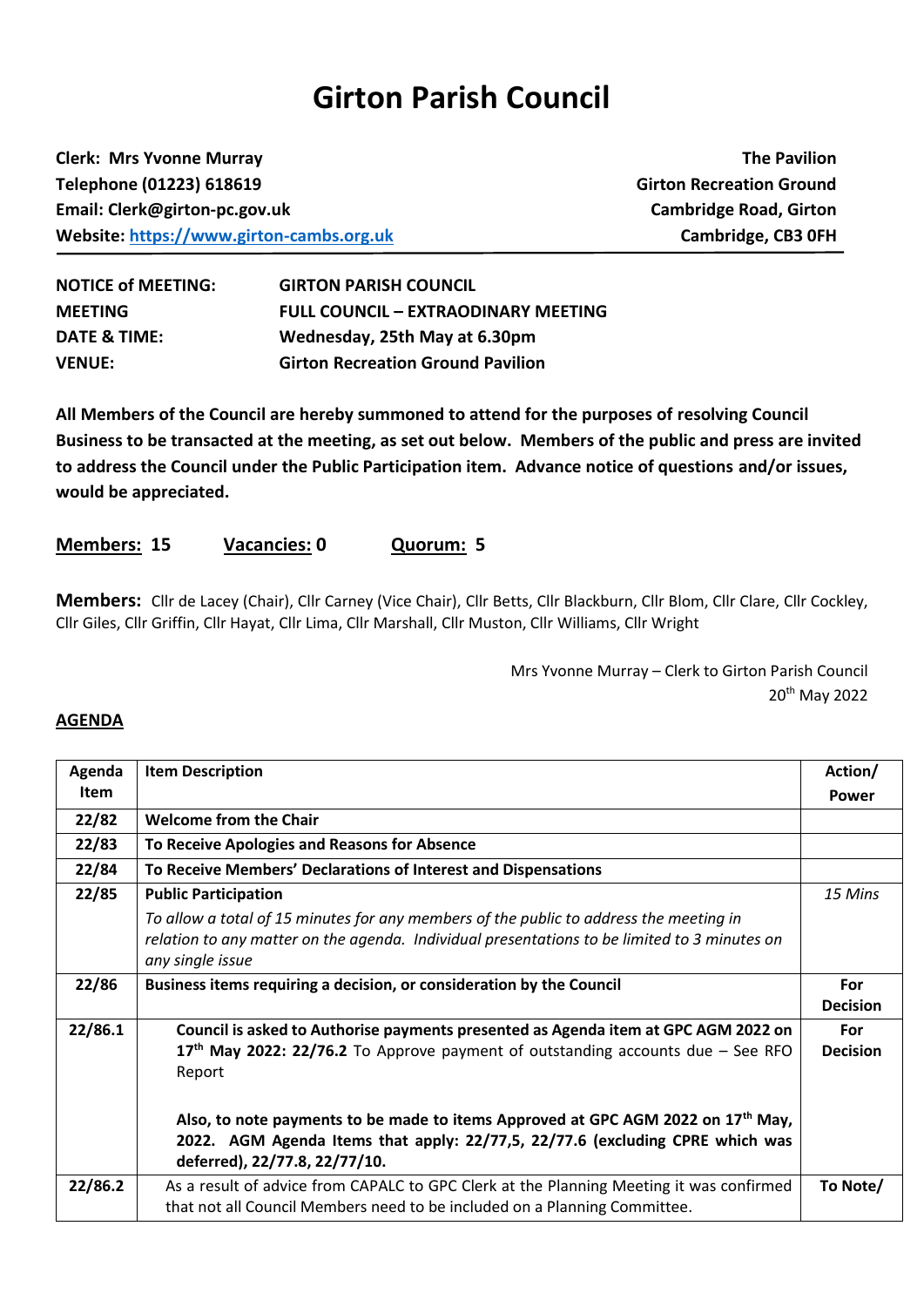| Agenda  | <b>Item Description</b>                                                                                   | Action/         |
|---------|-----------------------------------------------------------------------------------------------------------|-----------------|
| Item    |                                                                                                           | <b>Power</b>    |
|         | If any Councillors wish to resign from Planning at this time they can do so now.                          | For             |
|         |                                                                                                           | <b>Decision</b> |
| 22/86.3 | To Approve Planning Committee will take place as and when necessary.                                      | For             |
|         |                                                                                                           | <b>Decision</b> |
|         | To Approve frequency of meetings of Groups below will take place as and when necessary:                   |                 |
|         | Pavilion Task & Finish Group                                                                              |                 |
|         | Local Nature Recovery Plan Working Group<br>$\bullet$                                                     |                 |
|         |                                                                                                           |                 |
|         |                                                                                                           |                 |
|         | To Approve all other Committee meetings will be held every 2 months for 2022/2023 to re-                  |                 |
|         | establish the responsibilities of all GPC Committees:                                                     |                 |
|         | <b>Environment Committee</b>                                                                              |                 |
|         | Finance & Resource Management Committee                                                                   |                 |
|         | Human Resources Committee                                                                                 |                 |
|         | <b>Planning Committee</b>                                                                                 |                 |
|         | Sport & Recreation Committee                                                                              |                 |
| 22/86.4 | To Approve dates of next Committee meeting as below:                                                      | For             |
|         |                                                                                                           | <b>Decision</b> |
|         | Pavilion Task & Finish Group (31 <sup>st</sup> May 2022)                                                  |                 |
|         | Local Nature Recovery Plan Working Group (July, date to be confirmed)                                     |                 |
|         |                                                                                                           |                 |
|         | Environment Committee (16 <sup>th</sup> June 2022)<br>$\bullet$                                           |                 |
|         | Finance & Resource Management Committee (1 <sup>st</sup> June 2022)                                       |                 |
|         | Human Resources Committee (17 <sup>th</sup> June 2022, to be held during day if possible)                 |                 |
|         | Planning Committee (8 <sup>th</sup> June 2022)                                                            |                 |
|         | Sport & Recreation Committee (15th June 2022)                                                             |                 |
| 22/86.5 | To Elect Chair & Vice-Chair for:                                                                          |                 |
|         |                                                                                                           |                 |
|         | Pavilion Task & Finish Group                                                                              |                 |
|         | Local Nature Recovery Plan Working Group                                                                  |                 |
|         | <b>Environment Committee</b>                                                                              |                 |
|         | Finance & Resource Management Committee                                                                   |                 |
|         | Human Resources Committee                                                                                 |                 |
|         | <b>Planning Committee</b>                                                                                 |                 |
|         | Sport & Recreation Committee                                                                              |                 |
| 22/86.6 | To Approve following spend for Jubilee community history and Girton Feast Community                       |                 |
|         | celebrations:                                                                                             |                 |
|         |                                                                                                           |                 |
|         | Purchase of Queen Elizabeth II's Platinum Jubilee Celebration/Thanksgiving Guest                          |                 |
|         | Book at a cost of £40.00                                                                                  |                 |
|         | To be overseen by Michael Bigg to collect resident goodwill messages for Queen                            |                 |
|         | Elizabeth II on the occasion of her Platinum Jubilee.                                                     |                 |
|         |                                                                                                           |                 |
|         | Girton Feast 2022, Girton Parish Council to underwrite the costs of £270.00 for<br><b>Feast Insurance</b> |                 |
|         |                                                                                                           |                 |